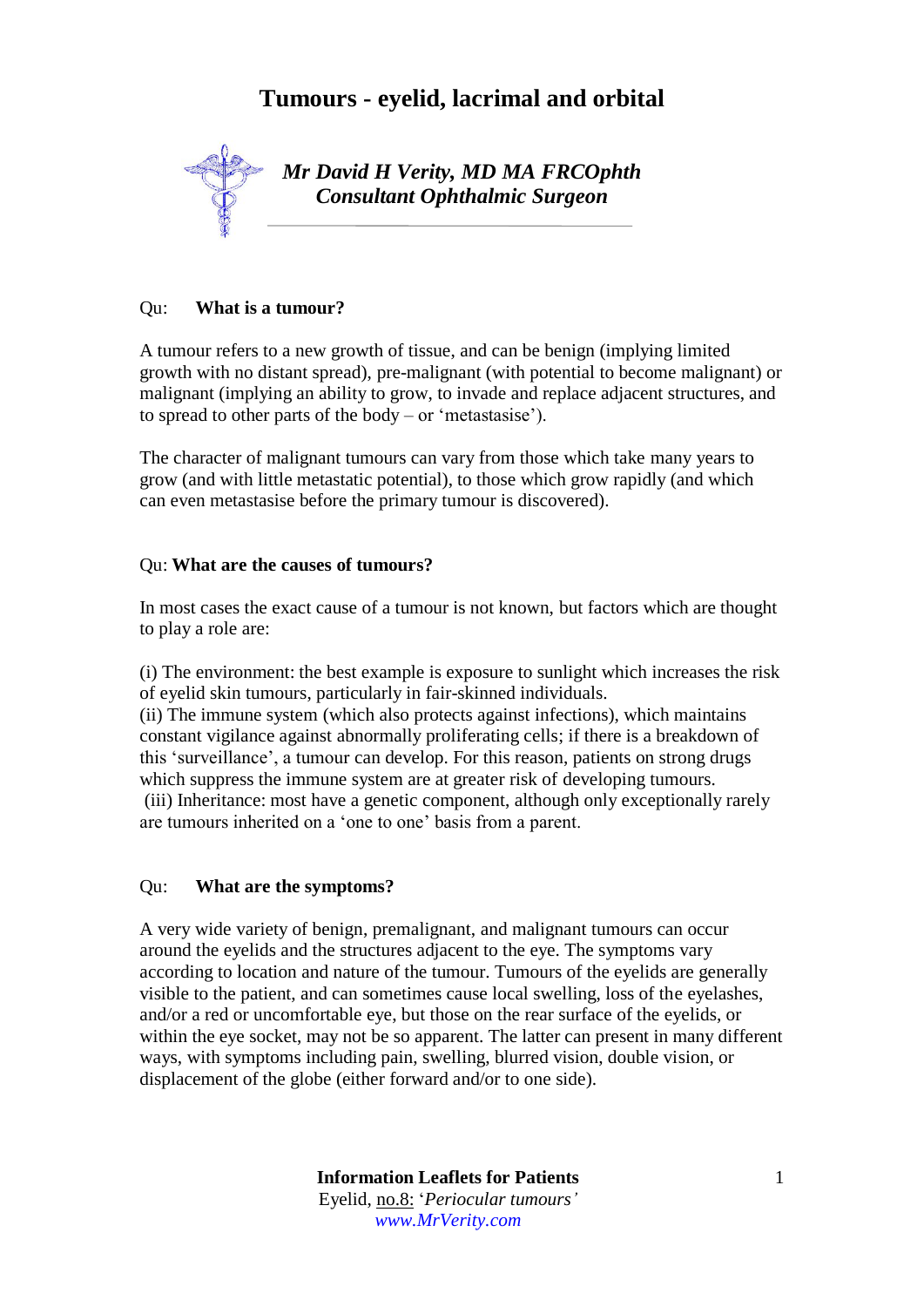## Qu: **What eyelid tumours can occur?**

Neoplastic diseases of the lid include basal cell carcinoma (BCC, a common and *relatively* indolent growth with virtually no metastatic potential), squamous cell carcinoma (SCC), sebaceous cell carcinoma, melanoma, lymphoma, Merkel cell tumour, and Kaposi's sarcoma (these last three being very rare).

To be certain of a diagnosis, a biopsy is necessary, although in many cases dermatologists are able to treat typical BCCs without performing a biopsy first. When a tumour is close to the eyelids, in view of the complex anatomical nature of the eyelids, a biopsy is usually preferred before beginning treatment.

BCCs, SCCs, and melanomas account for 90 %, 5%, and <1% of all neoplastic eyelid lesions respectively. SCC can develop from pre-existing 'pre-malignant' disease (see below). SCC is more aggressive than BCC, with  $\sim$  5% of patients developing local periocular recurrence despite complete excision on histological examination, and with a mortality rate from SCC related death of about 2 %.

Sebaceous gland carcinoma (SGC) is a rare and aggressive tumour of the sebaceous (meibomian) glands in the eyelids which can spread both locally and by metastasis. A history of *presumed* recurrent chalazion, or chronic unilateral blepharoconjunctivitis (red eyelid margins) always raises suspicion.

Melanomas are often irregularly pigmented, although some may not be, and can present with inflammation and bleeding. Clinical forms include lentigo maligna, superficial spreading, and nodular melanoma.

## Qu: **What are the 'premalignant' tumours of the eyelids?**

Premalignant disease is quite common, particularly in fair-skinned individuals. These lesions include

- (i) Actinic keratosis (sun damage of the superficial layers of the skin), which can progress to squamous cell carcinoma,
- (ii) Bowens disease (malignancy in the basal layers of the skin 'intraepithelial'. About 4 % of these lesions progress to squamous cell carcinoma.
- (iii) Lentigo maligna slowly spreading superficial skin pigmentation which becomes invasive in about a third of all patients.

## **Qu: What is the treatment of eyelid tumours?**

The management of eyelid tumours depends on the many factors such the age and general health of the patient, the nature of the tumour, and whether there could be local or peripheral spread. Frequently, a general medical and/or oncology opinion are necessary even if a tumour appears to be localised to the eyelid or the orbit.

> **Information Leaflets for Patients** Eyelid, no.8: '*Periocular tumours' www.MrVerity.com*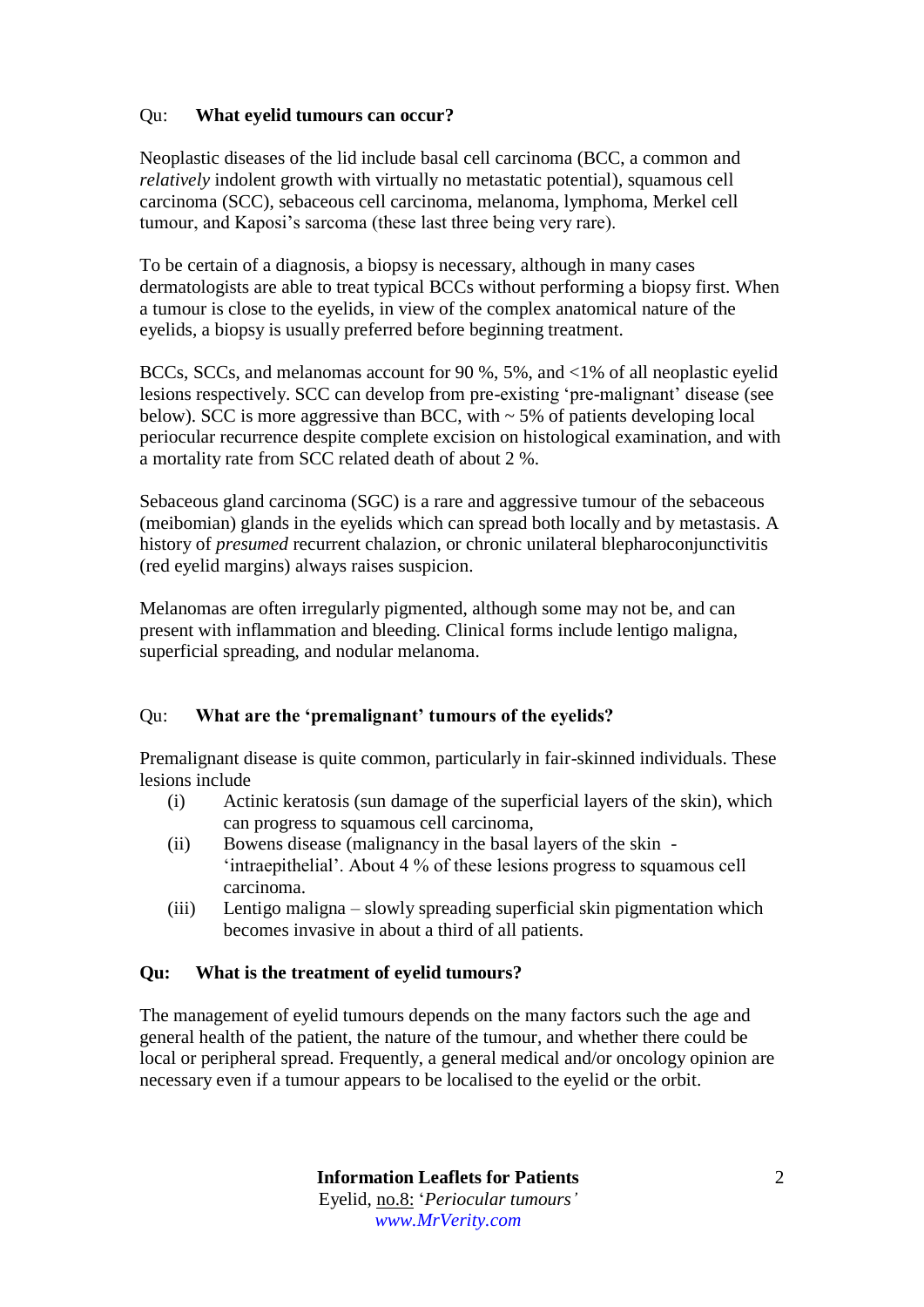Eyelid tumours are generally managed with *complete* excision (this can include Mohs' micrographic surgery, performed by a dermatologist) and subsequent reconstruction.

Reconstruction methods include allowing the defect to heal naturally – often with excellent results, directly closing the defect, or by using a combination of local tissue flaps, skin grafts and /or other grafts (such as ear cartilage or hard palate). Some tumours can be managed with local freezing (cryotherapy), irradiation, or medical treatments which stimulate the immune system to destroy abnormal tumour cells.

Patients with certain tumours (SCC, Sebaceous cell carcinoma, and melanoma) also require a general oncological review to exclude disease elsewhere, and this may include surgery to investigate the presence of lymph node involvement in the neck.

## Qu: **What tumours can affect the lacrimal system?**

Tumours which affect the lacrimal system are unusual, these including lymphoma around the lacrimal sac, and intrinsic tumours within the sac itself. A biopsy is required, and the treatment depends on the nature of the tumour, and can include radiotherapy, chemotherapy and wide local excision with reconstruction. *N.B. The vast majority of swellings at the inner corner of the eyelids (over the lacrimal sac) are due to a benign mucocoele (build up of mucus) – tumours in this position are very rare indeed.*

## Qu: **Can tumours pose a risk to the eye and vision?**

Yes – either as a result of infiltration and distortion of the eyelid with reduced corneal protection (BCC, SCC, SGC), direct involvement of the corneal surface (SGC), and/or spread into the orbit (any tumour). In addition, if left untreated for a long time, complete excision can result in a larger defect (and even *loss of the eye* in rare cases), this necessitating more extensive reconstructive surgery with greater risk to overall protection of the eye.

## Qu: **What tumours can affect the orbit?**

A very wide range of tumours can occur in the orbit, reflecting the different types of tissue in this area. Generally, dedicated CT imaging and a biopsy (of part or of all) of the irregular tissue growth is required before a definitive diagnosis can be made, and treatment started. Certain 'masses' require complete intact excision (based on the history and CT findings), while in others a biopsy is necessary first – this frequently identifying inflammation without any sinister changes. The treatment depends on the severity and extent of the disease, the propensity for spread outside the orbit, and whether there is already disease elsewhere. Lymphoma, for example, always requires a general oncology / haematology review and investigations first, followed by

> **Information Leaflets for Patients** Eyelid, no.8: '*Periocular tumours' www.MrVerity.com*